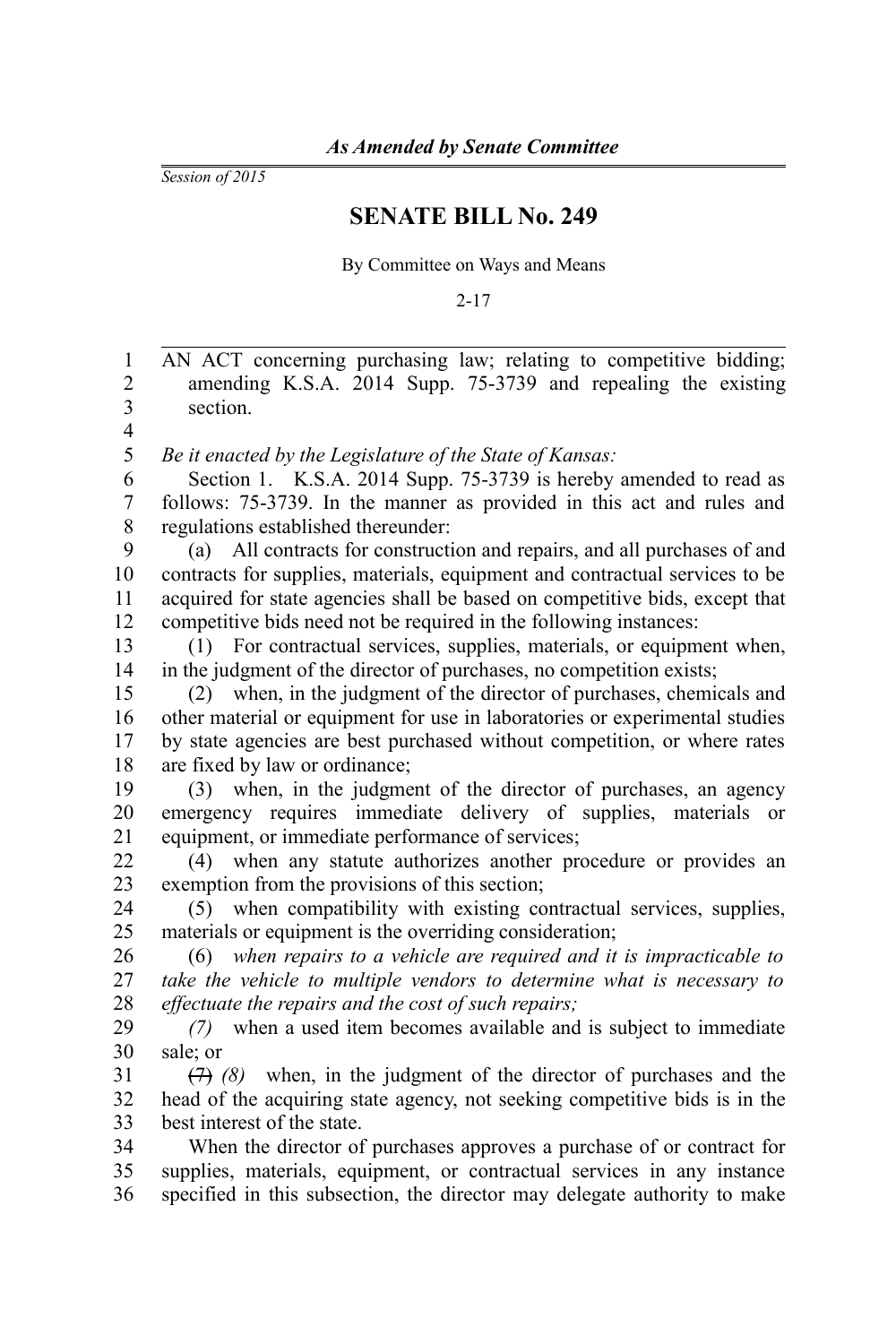the purchase or enter the contract under conditions and procedures prescribed by the director. Except for purchases or contracts entered into without a competitive bid under subsection  $(a)(3)$ ,  $(a)(4)$ ,  $(a)(6)$  or subsection (h), no purchase or contract entered into without a competitive bid for an amount in excess of \$100,000 shall be entered into by the head of any state agency or approved by the director of purchases unless the director of purchases first posts an on-line notice of the proposed purchase or contract at least seven days before the purchase or contract is awarded. The director of purchases shall provide notice thereof to members of the legislature at the beginning of each calendar year that such information will be posted and the director of the division of purchases shall provide the uniform resource locator (URL) and the number of times such information shall be available. In the event a written protest of the awarding of such a contract occurs during the seven-day notice period, the director of purchases shall request from the protestor the contact information, including name and mailing address, of the person or entity that has expressed an interest in supplying the goods or services and provide a copy of the specification to the person or entity that has expressed an interest in supplying the goods or services and verify that such person or entity is interested and capable of supplying such goods or services. 1 2 3 4 5 6 7 8 9 10 11 12 13 14 15 16 17 18 19 20 21

Upon satisfaction of the director of purchases regarding the validity of the protest and the existence of competition, the director of purchases shall proceed with a competitive procurement. A competitive procurement shall not be required when, in the judgment of the director of purchases, the validity of the protest cannot be determined or competition for such goods or services cannot be verified by the director of purchases. 22 23 24 25 26 27

The director of purchases shall prepare a detailed report at least once in each calendar quarter of all contracts over \$5,000 \$10,000 entered into without competitive bids under subsection (a)(1), (2), (3), (5), (6)- $\Theta$ *r*, (7) *or (8)*. The director shall submit the report to the legislative coordinating council, the chairperson of the committee on ways and means of the senate and the chairperson of the committee on appropriations of the house of representatives. 28 29 30 31 32 33 34

(b) (1) If the amount of the purchase is estimated to exceed \$50,000, sealed bids shall be solicited by notice published once in the Kansas register not less than 10 days before the date stated in the notice for the opening of the bids. The director of purchases may waive this publication of notice requirement when the director determines that a more timely procurement is in the best interest of the state. The director of purchases also may designate a trade journal for the publication. The director of purchases also shall solicit such bids by sending notices by mail to prospective bidders and by posting the notice on a public bulletin board for 35 36 37 38 39 40 41 42 43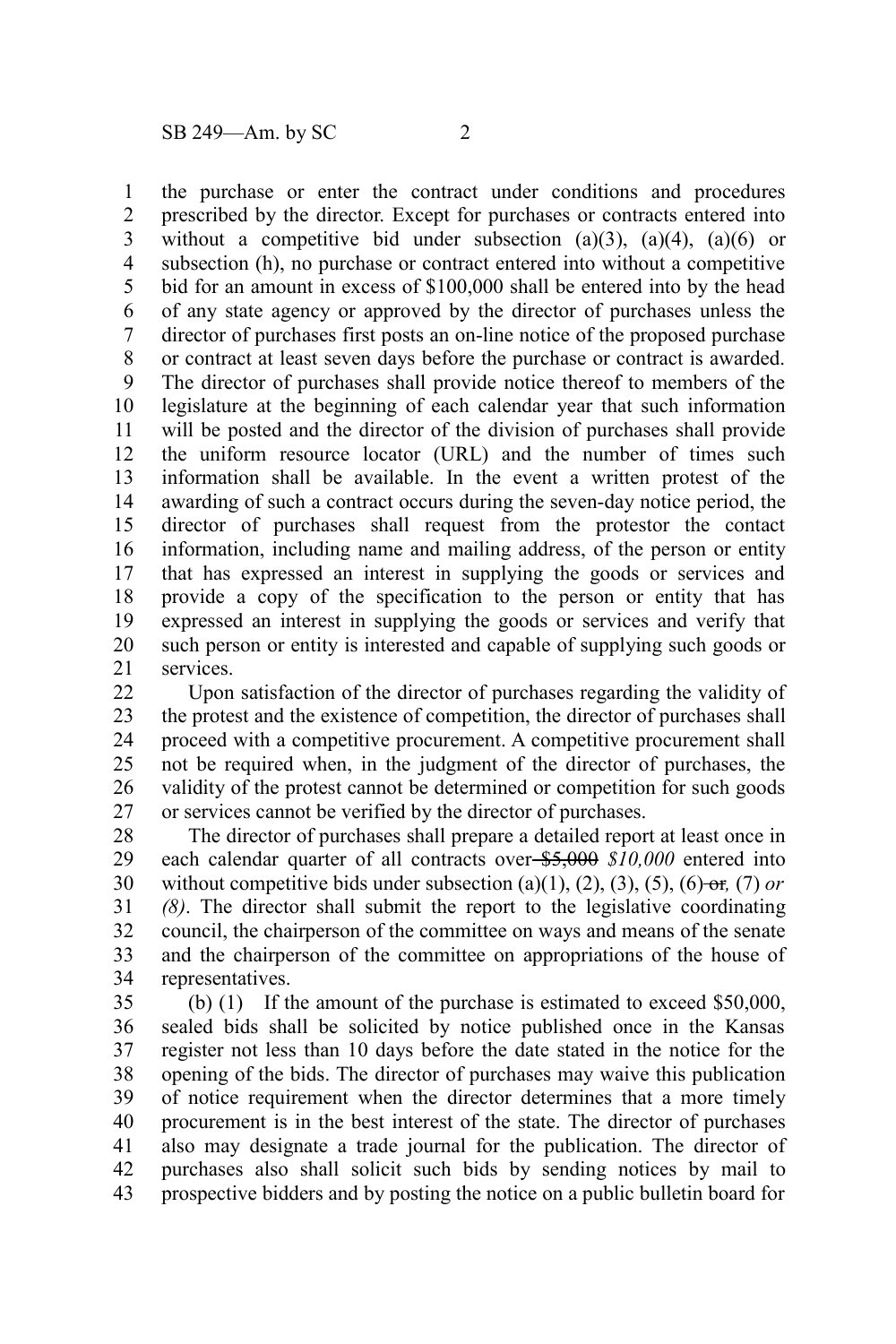at least 10 business days before the date stated in the notice for the opening of the bids unless otherwise provided by law. All bids shall be sealed when received and shall be opened in public at the hour stated in the notice. 1 2 3 4

(2) The director of purchases shall prepare a detailed report at least once in each calendar quarter of all instances in which the director waived publication of the notice of bid solicitations in the Kansas register as provided in this subsection. The director shall submit the report to the legislative coordinating council, the chairperson of the committee on ways and means of the senate and the chairperson of the committee on appropriations of the house of representatives. 5 6 7 8 9 10 11

(c) All purchases estimated to exceed approximately \$25,000 but not more than \$50,000, shall be made after receipt of sealed bids following at least three days' notice posted on a public bulletin board. 12 13 14

(d) All purchases estimated to be more than \$5,000 *\$10,000*, but less than \$25,000, may be made after the receipt of three or more bid solicitations by telephone, telephone facsimile or sealed bid, following at least three days' notice posted on a public bulletin board. Such bids shall be recorded as provided in subsection (f) of K.S.A. 75-3740*(f)*, and amendments thereto. Any purchase that is estimated to be less than \$5,000 *\$10,000 or less* may be purchased under conditions and procedures prescribed by the director of purchases. Purchases made in compliance with such conditions and procedures shall be exempt from other provisions of this section. 15 16 17 18 19 20 21 22 23 24

(e) With the approval of the secretary of administration, the director of purchases may delegate authority to any state agency to make purchases of less than \$25,000 *\$50,000 or less* under certain prescribed conditions and procedures. The director of purchases shall prepare a report at least once in each calendar quarter of all current and existing delegations of authority to state agencies as provided in this subsection. The director shall submit the report to the legislative coordinating council, the chairperson of the committee on ways and means of the senate and the chairperson of the committee on appropriations of the house of representatives. 25 26 27 28 29 30 31 32 33

(f) Subject to the provisions of subsection (e), contracts and purchases shall be based on specifications approved by the director of purchases. When deemed applicable and feasible by the director of purchases, such specifications shall include either energy efficiency standards or appropriate life cycle cost formulas, or both, for all supplies, materials, equipment and contractual services to be purchased by the state. The director of purchases may reject a contract or purchase on the basis that a product is manufactured or assembled outside the United States. No such specifications shall be fixed in a manner to effectively exclude any responsible bidder offering comparable supplies, materials, equipment or 34 35 36 37 38 39 40 41 42 43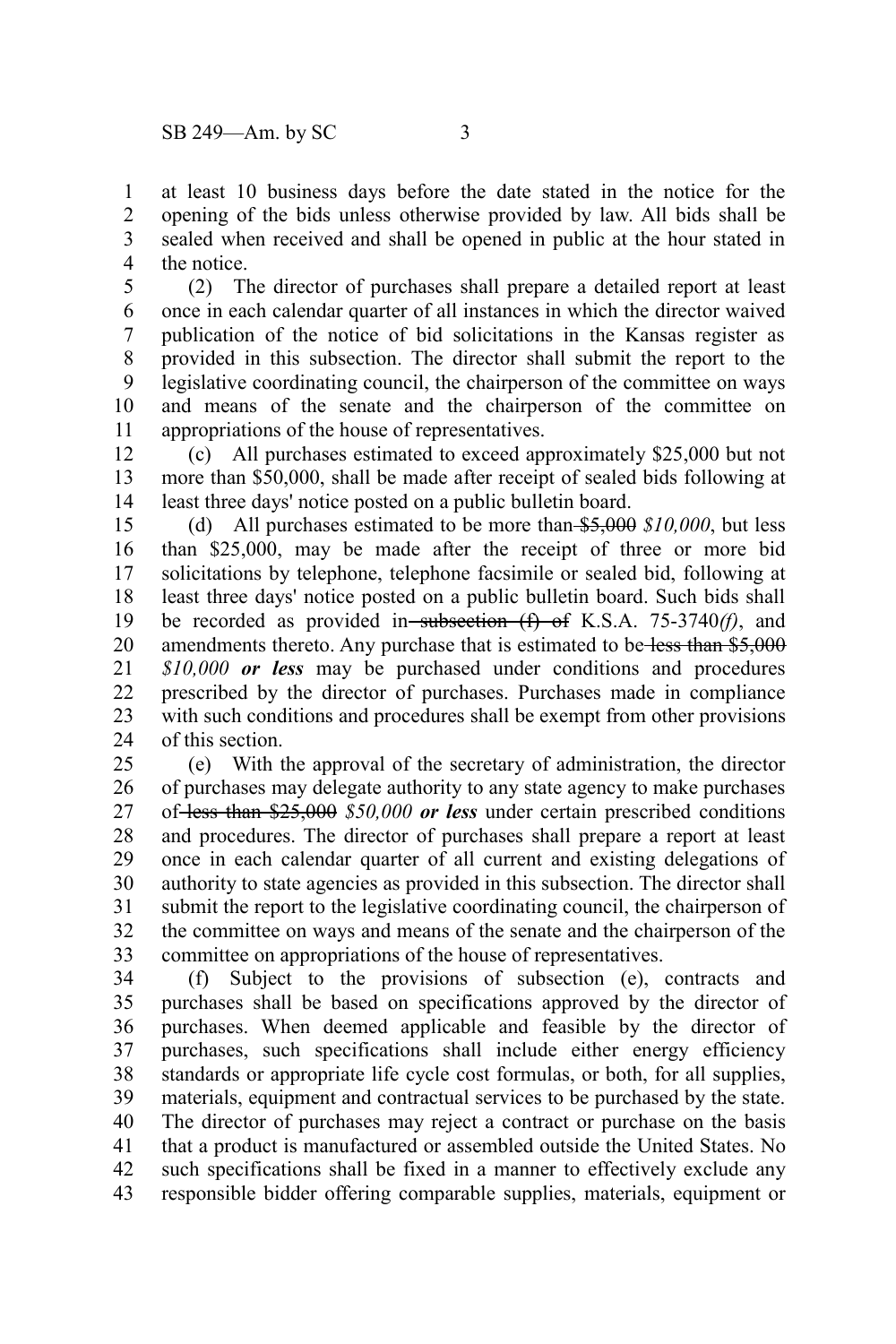contractual services. 1

(g) Notwithstanding anything herein to the contrary, all contracts with independent construction concerns for the construction, improvement, reconstruction and maintenance of the state highway system and the acquisition of rights-of-way for state highway purposes shall be advertised and let as now or hereafter provided by law. 2 3 4 5 6

(h) The director of purchases may authorize state agencies to contract for services and materials with other state agencies, or with federal agencies, political subdivisions of Kansas, agencies of other states or subdivisions thereof, or private nonprofit educational institutions, without competitive bids. 7 8 9 10 11

(i) The director of purchases may participate in, sponsor, conduct, or administer a cooperative purchasing agreement or consortium for purchases of supplies, materials, equipment, and contractual services with federal agencies or agencies of other states or local units of government. Cooperative purchasing agreements entered into under this subsection shall not be subject to K.S.A. 75-3739 through 75-3740a, and amendments thereto. 12 13 14 15 16 17 18

(j) The director of purchases may delegate authority to any state agency to make purchases under certain prescribed conditions and procedures when the acquisition is funded, in whole or in part, from a grant. Except as otherwise provided in subsection (k) of this section, purchases made in compliance with such conditions and procedures shall be exempt from other provisions of this section. As used in this subsection the term "grant" means a disbursement made from federal or private funds, or a combination of these sources, to a state agency. Nothing in this subsection shall allow federal grant moneys to be handled differently from any other moneys of the state unless the requirements of the applicable federal grant specifically require such federal moneys to be handled differently. 19 20 21 22 23 24 25 26 27 28 29 30

(k) The director of purchases shall prepare a detailed report at least once each calendar quarter of all contracts over \$5,000 for services, supplies, materials or equipment entered into pursuant to subsection (h), (i) or (j) and submit it to the legislative coordinating council, the chairperson of the committee on ways and means of the senate and the chairperson of the committee on appropriations of the house of representatives. 31 32 33 34 35 36

(l) Except as otherwise specifically provided by law, no state agency shall enter into any lease of real property without the prior approval of the secretary of administration. A state agency shall submit to the secretary of administration such information relating to any proposed lease of real property as the secretary may require. The secretary of administration shall either approve, modify and approve or reject any such proposed lease. 37 38 39 40 41 42

(m) The director of purchases shall require all bidders on state 43